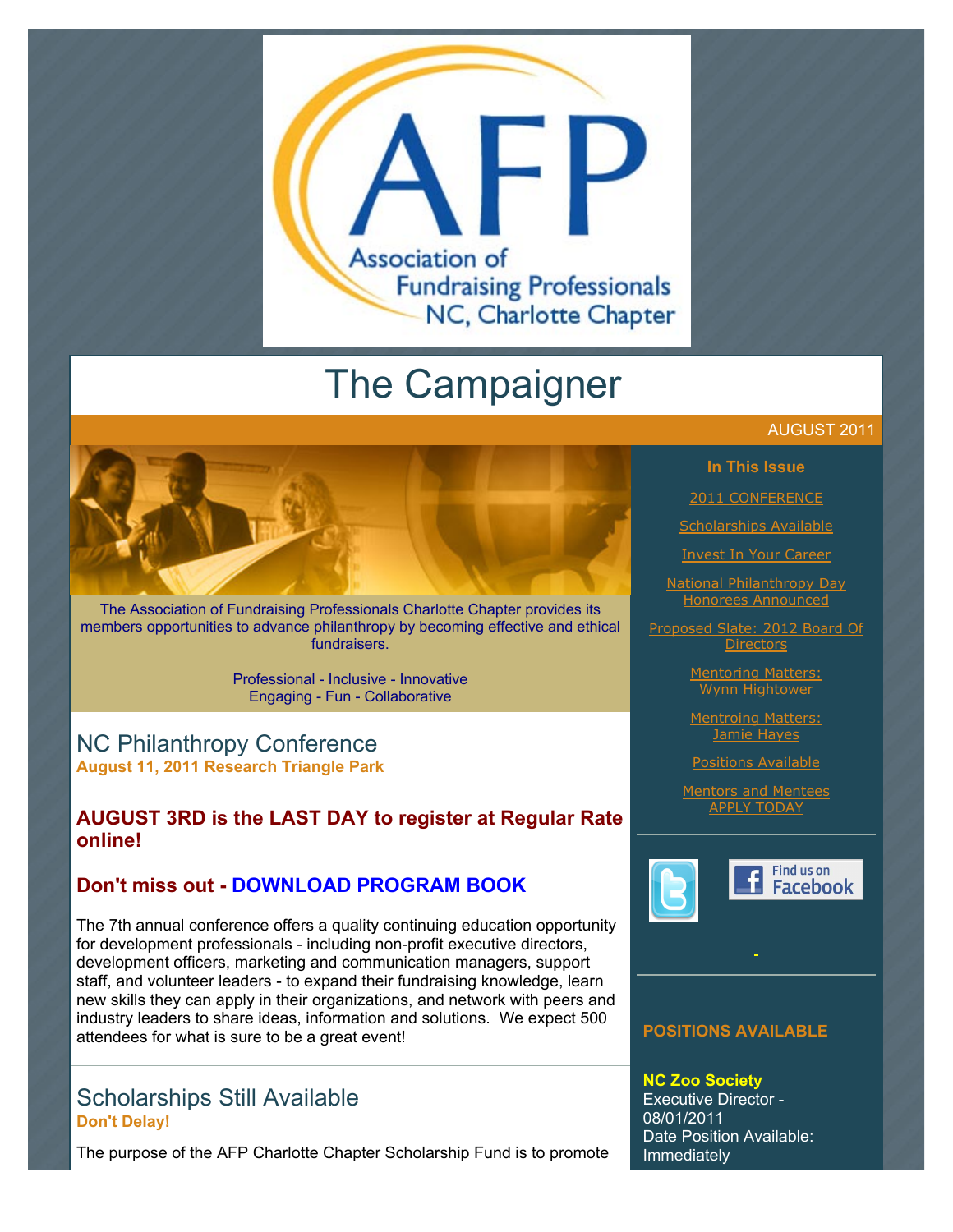

and enhance the professional development of fund development professionals in the Charlotte area and encourage involvement and membership in the Charlotte chapter of the Association of Fundraising Professionals.

**Conference Scholarships are available!**  [More Information](http://www.afp-charlotte.org/scholarships.html)

# CFRE Review & Fundamentals of Fundraising Courses Being Offered **August 9 - 10, 2011 - Durham NC**

### **SOME SEATING REMAINS!!**

Thinking of taking the CFRE exam anytime soon? New to the Fundraising Profession? If you answered yes to one of these questions, then the CFRE Review Course or Fundamentals of Fundraising is for YOU!! Both courses are being offered August 9-10 at the Sheraton RTP.

**To learn about our distinguished faculty, [click here.](http://www.afp-charlotte.org/customers/102012921065393/filemanager/2011_Faculty_Bios.pdf)**

[More Information](http://www.ncphilanthropyconference.org/pre_conferencecourses.html)

# 2011 National Philanthropy Day Award Honorees *Honoring people and organizations who change our community through philanthropy*



### National Philanthropy Day®

Wednesday, November 9, 2011 Networking 11:15 a.m.; Lunch 11:45 - 1:00 p.m. Charlotte Convention Center

Outstanding Champion of Diversity - **Courtney Hollenbeck & Rosemary Furniss**

Outstanding Philanthropist - **Jim and Mary Anne (M.A.) Rogers**

Outstanding Emerging Philanthropist - **Phillips Bragg**

Outstanding Philanthropic Small Business - **Donald Haack Diamonds & Fine Gems**

Outstanding Legacy - **Sarah Lynn Kennelly** (posthumously)

# **Approved Provider For**



**Continuing Education** 

Position Reports To: Board of Directors Position is Full Time [More Information](http://www.afp-charlotte.org/customers/102012921065393/filemanager/080111_NCZoo.pdf)

# **Charlotte Country Day**

**School**  Director of the Annual Fund - 08/01/2011 Date Position Available: Immediately Position Reports To: Director of Advancement Position is Full Time [More Information](http://www.afp-charlotte.org/customers/102012921065393/filemanager/080111_CCDS.pdf)

To view more available positions click here

### Sponsored by





### **WE NEED YOU!**



**AFP Charlotte Mentoring Program - Class of 2011/2012** 

AFP Charlotte's **Mentoring** Program is an excellent

resource for new and experienced development professionals that enhances and broadens the professional's knowledge, skills set and success in the field of philanthropy.

Objective: To develop our future leadership within the field of philanthropy within the Charlotte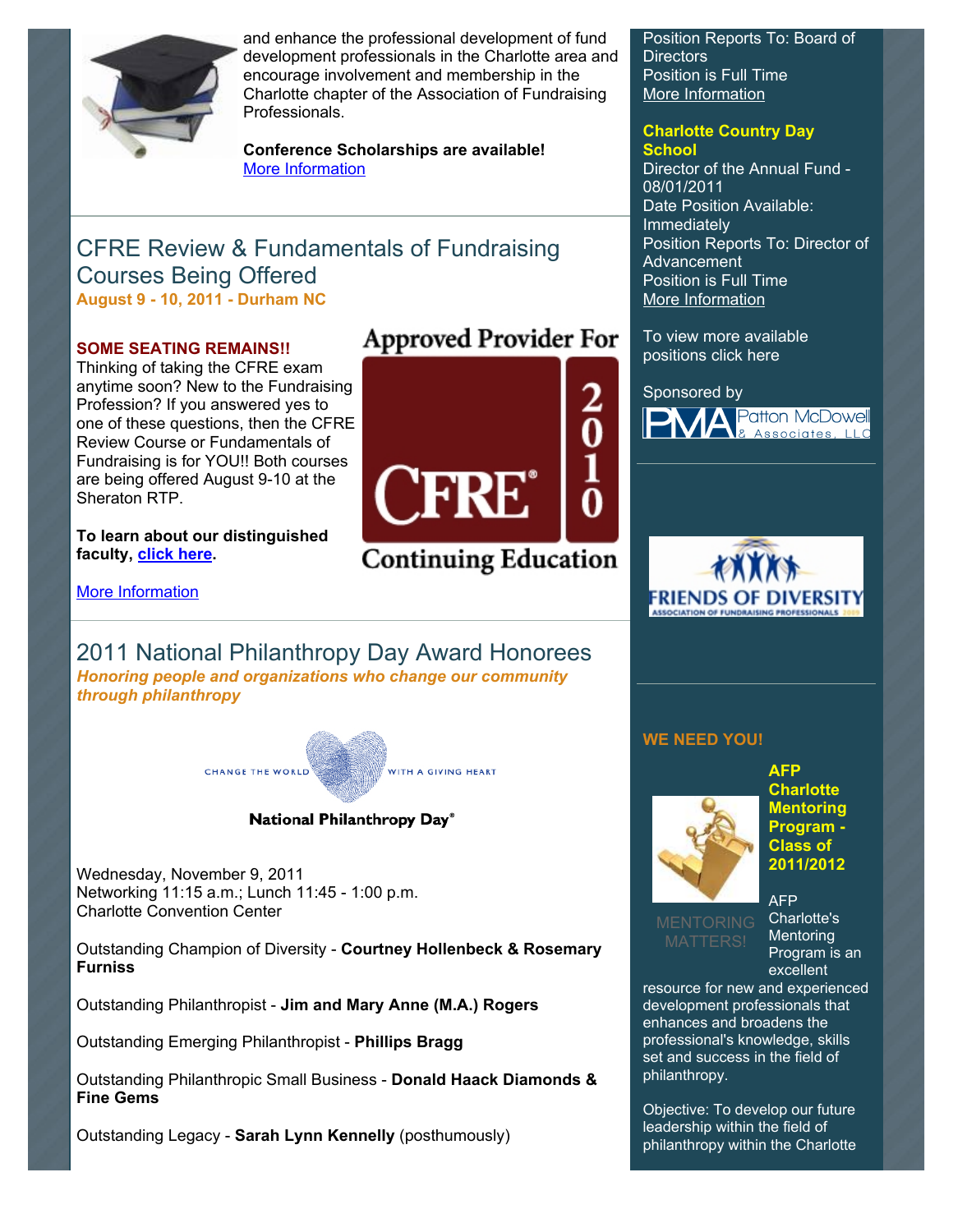Outstanding Student Philanthropy - **Darius Law**

Outstanding Philanthropic Organization - **Wells Fargo**

Outstanding Volunteer Fundraiser - **Dhiaa Jamil**

Outstanding Professional Fundraising Executive - **Linda Reynolds**

Various **[sponsorships packages](http://www.afp-charlotte.org/npdsponsorship.html)** are available. Tables and individual tickets are on sale now. To purchase **[click here](http://www.afp-charlotte.org/rsvp_details.html?id=3284) . Prices will increase October 1.**

[If you need more information or have questions, please contact](mailto:StephanieS@charlottesymphony.org) **Stephanie Stenglein**, NPD 2011 Chair.

# Annoucing 2012 Board of Directors **PROPOSED SLATE - VOTE AT OUR SEPTEMBER MEETING**

**Officers: President:** Katie Benston **Immediate Past President:** Amy Tribble **President Elect:** Patton McDowell **Treasurer:** Jennifer Sheely **Secretary:** Jamie Hayes **VP Programming:** Sharon Harrington **VP Membership:** Michelle Hamilton **VP Outreach:** Armen Boyajian

**New Directors:**

Trish Hobson Basil Lyberg Donna Canzano Adam Cook John Horton

#### **Renewing Directors:**

Shannon Hinson Brandon Prescott Kelly Lynn Ben Mohler Beth Fischer Joy Paige Stephanie Stenglein Katherine Lambert

Mentoring Matters **Wynn Hightower**

> As a member of AFP, I was curious of what the organization offered to new fundraising professionals

Chapter and to enhance Mentor/Mentee professional achievement level.

**Application Deadline - Friday, September 2, 2011**

[More Information](http://www.afp-charlotte.org/page4.html)

### **2011 Board of Directors**

### EXECUTIVE COMMITTEE

**President Amy Tribble, CFRE** VP of Resource Development Arts and Science Council

> **President-Elect Katie Benston, CFRE** Chief Program Officer Care Ring

**Vice President, Membership Michelle Hamilton, CFRE** Chief Advancement Officer Crisis Assistance Ministry

Vice President, Programming **Sharon Harrington, JD, CFRE** Assistant VP of Institutional Advancement Johnson C. Smith University

**Vice President, Outreach Armen S. Boyajian** Director of Leadership Giving Catholic Diocese of Charlotte

### **Secretary Kelly Lynn** Director of Development & Community Engagement Charlotte Family Housing

**Treasurer Jennifer Sheely** Vice President Holy Angels Foundation, Inc.

**Past President. Community Board Training Doug Hartjes, CFRE**

**Member Events Grace Lewis, CFRE** Regional Executive/Vice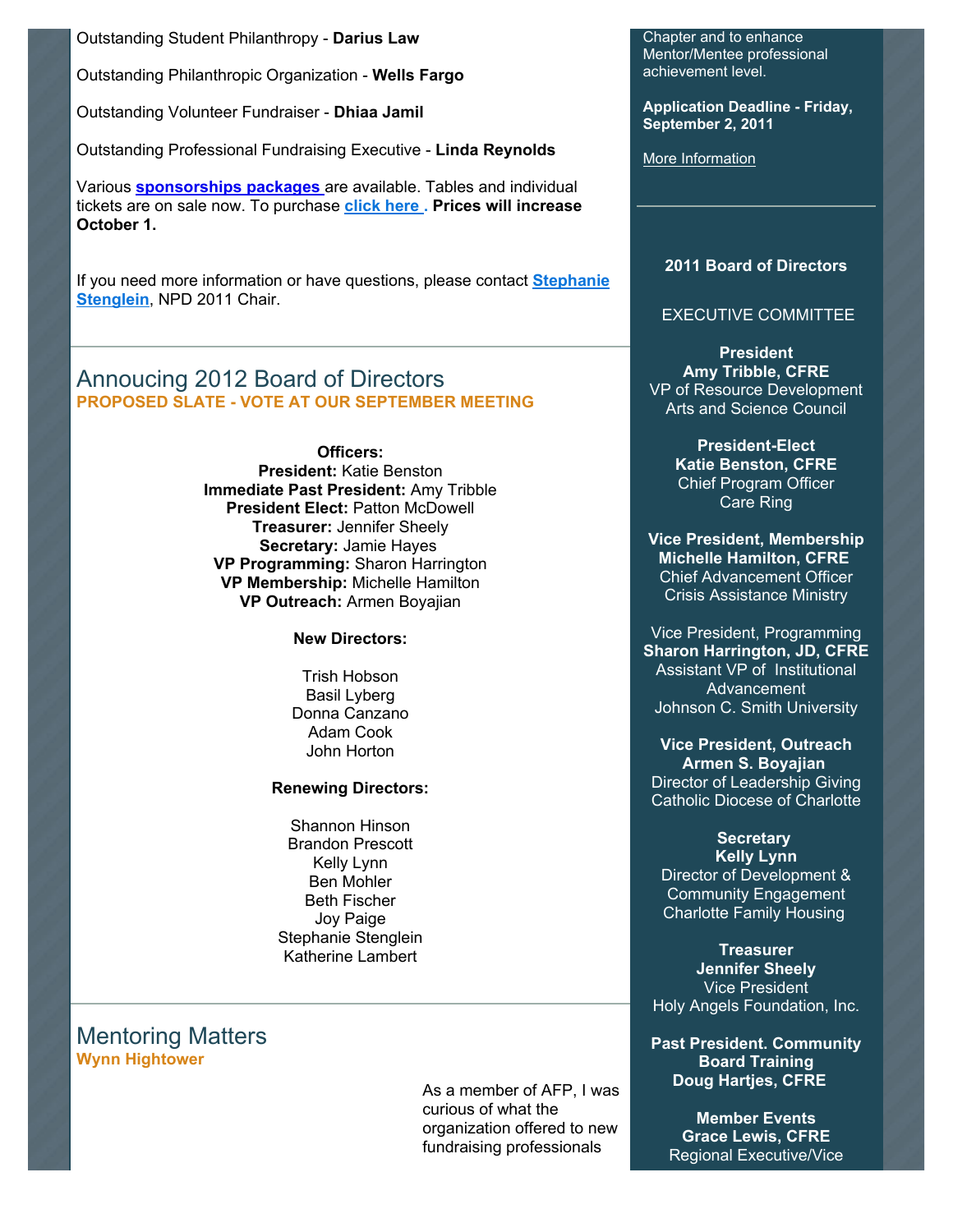

Wynn Hightower

outside of the monthly meetings. I was eager to learn more about my role in this field and obtain additional knowledge in fund development. Beginning my career in 2009 with Big Brothers Big Sisters of Greater Charlotte (BBBSGC), I am currently the Development Associate. In the two short years with the agency, I work to support many aspects of the department and specifically manage the agency's events, which include Bowl for Kids' Sake, Big Splash and Big Day at the Lake.

I knew through AFP I would have the support of learning

more about the business of fund development. The AFP Mentoring Program would provide this additional support, helping me to grow within my profession. As a member of the Mentoring Committee, I served in the role as a liaison for other mentors and mentees. In that role, it is very powerful to hear the positive, productive outcomes from each of these groups. This program provides new professionals with an opportunity to learn from experienced fundraisers.

I was very excited to be paired with **Sandy Marshall,** Executive Director of the NASCAR Foundation. I felt Sandy's role in the foundation would help me understand the functionalities of development, fundraising and the nonprofit sectors as a whole and in our time together, she provided just that. Sandy and I would meet for lunch to talk about upcoming items within Big Brothers Big Sisters, professional development, tips on raising dollars and working with donors one-on-one. Mrs. Marshall provided a warm environment for me to share and express ideas and questions about my role with BBBSGC and as a growing fundraising professional. [Contact Wynn](mailto:wynnhightower@live.com)

# Mentoring Matters **Jamie Hayes, CFRE**

Fundraising is a constantly evolving field. It requires that its top professionals and future leaders continually educate themselves on a variety of subjects including principles of fundraising, tax and estate law, history, writing, research, politics and ethics.

I have always found fundraising to be one of the most exciting fields in which to work, in part because it insists that I routinely improve myself through continuing education. AFP's mentoring program has been a tremendous part of this important process. I have served as a mentor for the

President of Fund Development Girls Scouts Carolinas Peaks to Piedemont

**Legislative Joy Paige** VP for Instituional Advancements Johnson C. Smith University

**Affinity Groups Beth Fischer, JD, CFRE** Director of Principal Gifts UNC Charlotte

**Senior Forum & Job Opportunities Jenni Gaisbauer, CFRE** Senior Vice President of **Development** Levine Museum of the New **South** 

**NC Philanthropy Conference Jamie Hayes, CFRE** Director of Development Presbyterian Healthcare **Foundation** 

**Scholarships Shannon Hinson** Director of Annual Fund Thompson Child & Family **Focus** 

**Finance & Certification Katherine Lambert, CFRE** Executive Vice President Girl Scouts, Hornets' Nest Council

**Finance & Sponsorships Patton McDowell, CFRE** President Patton McDowell & Associates

**Mentoring**

**Benjamin T. Mohler, CFRE** Director of Philanthropy and **Development** The University of North Carolina at Charlotte The William States Lee College of Engineering

**Membership Recruitment & Retention, Every Member Campaign Brandon Prescott** Associate Director of Individual